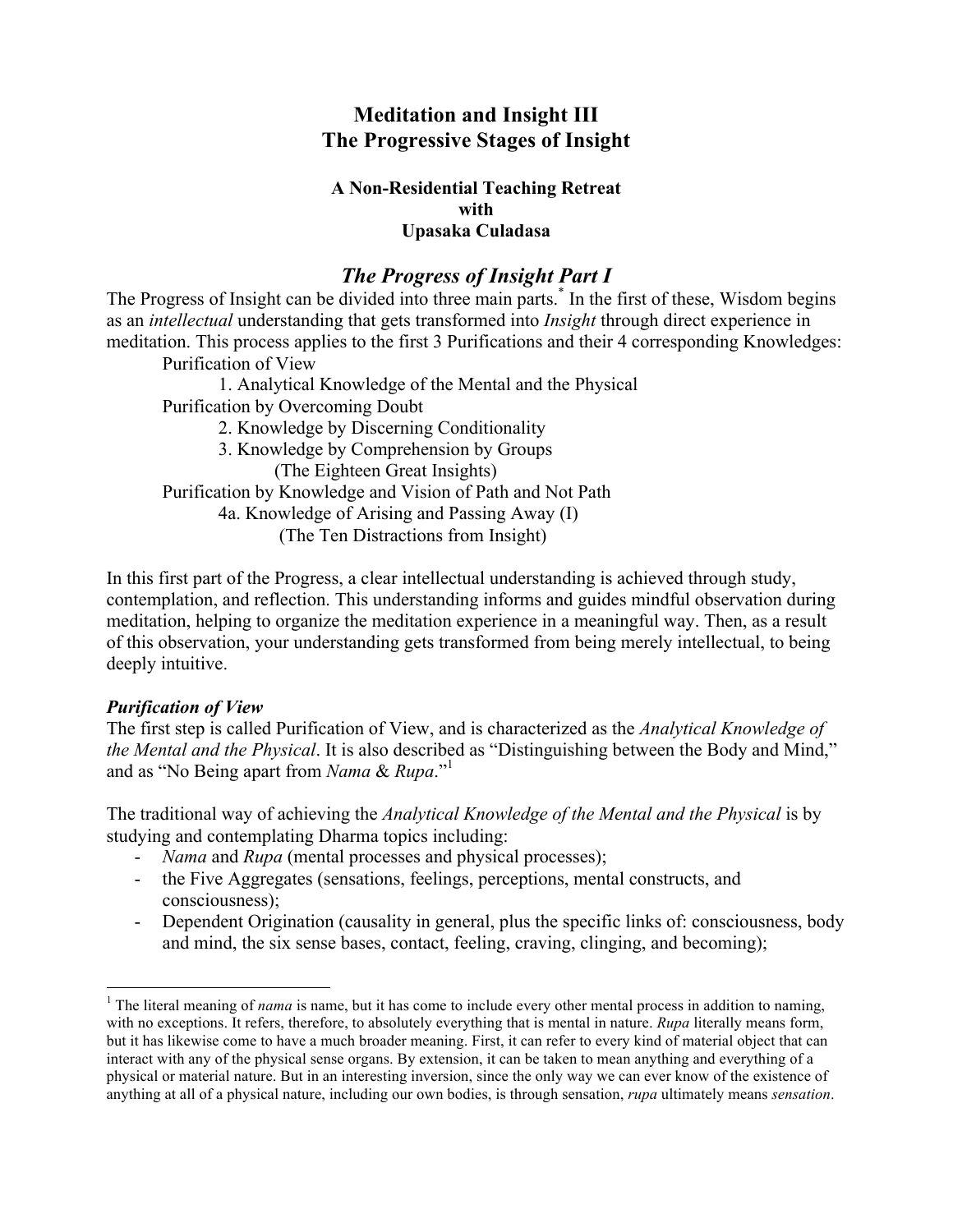- the Eighteen Elements (the six kinds of sense objects, the six sense organs, and the six consciousnesses); and
- the Four Elements (solidity, fluidity, temperature and change).

Also included is:

- reflecting on the twofold division into mental and physical in a variety of ways;
- reflecting on the fact that, in your own experience, mental states originate with sensations and are dependent upon objects; and
- reflecting on your personal experiences of consciousness and objects of consciousness in order to realize there is no being or person apart from these two.

Basically, this means discerning through analysis and reflection that your individual reality consists of a sequence of conscious experiences, each following one upon the other, from the time of your birth until the present moment. You notice that each of these experiences consists of an *object of consciousness* and a *conscious awareness that knows that object*. It is further discerned that the objects of conscious awareness are of two types: sensations presented to conscious awareness by the five physical senses; and mental objects arising from within the mind and known directly to the mind. In terms of *rupa* (physical reality) from the point of view of actual experience, *there is only sensation*. In terms of *nama* (mental activity) first there are *mental objects* – fabrications of the mind itself, and then there is the mental act of *"knowing" an object*, sensory or mental.

*Rupa* as sensations and *nama* as mental objects are interdependent. There are, of course, series of sensations that follow one another in a way we interpret to mean that there is a physical world where physical events cause other physical events. In other words, *rupa* causes *rupa*. But sensations also cause mental objects to arise in consciousness. Every sensation is usually followed immediately by conceptualization in some form: the identification and "naming" of the sense object. When you think about it, most of these conceptual formations are ultimately derived from previous sensations. We aren't born with a mind full of concepts and ideas. And more complex and abstract concepts are built out of simpler concepts that were formed in response to earlier sensations. Past sensations leave residues in the form of memory, and these memories can be triggered by present sensations. Depending upon the feelings and emotions associated with particular sensations, desire, aversion, and intentions to act in various ways also arise. So *rupa* also causes *nama* in many different forms. Put more simply, physical events may cause physical events, but the sensations we impute to physical events also cause mental events.

This interdependent relationship between the mental and physical goes the other way as well. It's obvious that mental events cause other mental events. Thoughts lead to other thought, emotions, and intentions. But mental events also cause sensations. For example, you may be totally unaware of the sensations in your foot until an intention arises to direct your attention towards those sensations. In this case, the mental event of intention is the cause of your becoming conscious of those sensations. And this is even more obviously the case when you decide to turn your head to look behind you. But *every* physical action is the result of an intention. When the intention for a particular act arises, say raising your arm, a certain sequence of sensations follows that we interpret as coming from the action. (That the physical action itself ever actually happens is only inferred. Think about dreams and hallucinations. All we know for certain is that it felt and looked like it happened.) So we can also say that *nama* causes *rupa*, that mental events cause sensations.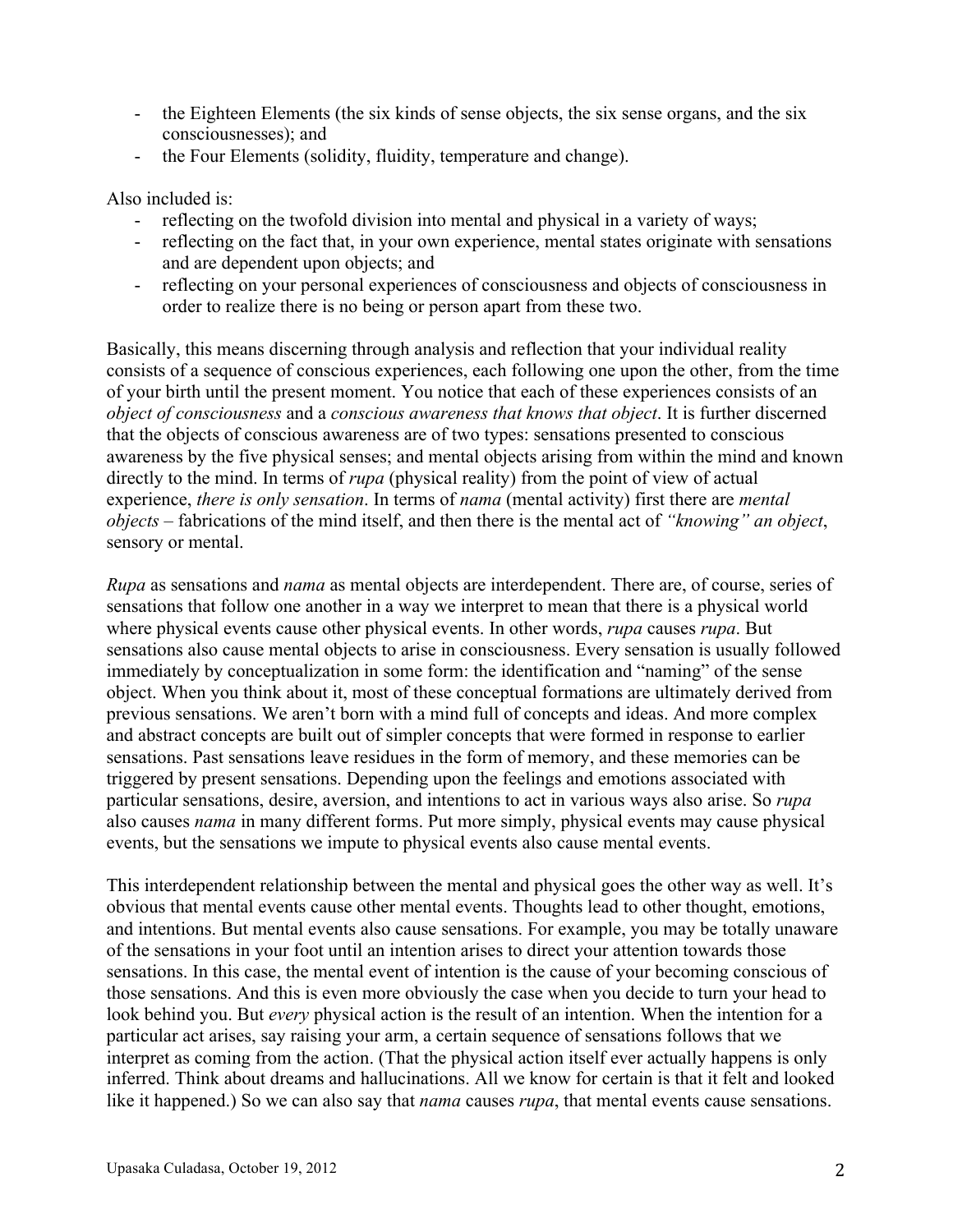In the traditional Buddhist formulation, mental objects are known by the "mind sense," therefore mental objects can be lumped together with other physical sensations. We now turn to the interdependence of *nama* as knowing and *rupa* as the known. The "knowing" aspect of *nama* – conscious awareness – *only* appears in conjunction with an object, and *always* disappears at the same instant the object disappears. When you see an object, for example, the knowing of the image begins and ends with the appearance and disappearance of the object from your field of vision. It may be followed by a sort of mental reverberation, a memory of the object, but the knowing of the recollected image likewise ends when the memory fades.

When we reflect on it logically, the "knowing" and the "known" seem to be two quite different concepts. Experientially, however, consciousness and the object of consciousness *can never be separated*. Yes, we infer the continued existence of certain objects when we are no longer conscious of them, but when you think deeply about it, ultimately that's nothing but an unverifiable assumption. For all we *really* know, the object ceases to exist between the time we stop being conscious of it and the next time we become conscious of it again. And as for consciousness existing apart from one of the two kinds of objects – sensations or mental objects – this is also totally absent from experience. Put more simply, there is no consciousness other than "consciousness of…"

Furthermore, not only is there no possible separation of the object from the mental process of knowing it, neither is there any separate "knower" that can be identified. The knower, the knowing, and the known all arise in total dependence upon one another, but *only the knowing and the known are experienced directly*. The knower is totally absent from experience, it is something added by the mind itself, and is a mere idea. In other words, there are only sensations and mental objects, and a mental process of knowing these objects, and apart from these objects and the knowing of them, there is no separate person. Thus it can be said, "Comprehending *nama* and *rupa*, he concludes there is no 'I' or 'mine' in this aggregation of mind and matter." (Paravahara Vajirinana Mahathera, *Buddhist Meditation in Theory and Practice*).

### *Purification by Overcoming Doubt*

"Correct Knowledge, Right Seeing and Overcoming of Doubt - these things are one in meaning and only the letter is different."(Vissudhimagga.) This is where, through direct experience in meditation, you achieve *intuitive* comprehension of what you've already understood *intellectually*. This understanding has become Insight when it is the result of simple noticing through *direct experience*, not just reasoning.

First comes the *Knowledge by Discerning Conditionality*. You observe that:

- in every case, mental events and sensations are the result of causes and conditions;
- that mind and body (*nama* and *rupa*) are interdependent;
- that there is no self or person apart from the experience of mind and body; and
- that this is true now, always has been, and always will be.

Through direct observation in meditation, it becomes intuitively obvious that there is consciousness only of mental objects and sensations, and that these two are interdependent. Mental objects arise in dependence upon sensations, and all conceptual formations are ultimately derived from previous sensations. Mental processes as intention cause sensation through action,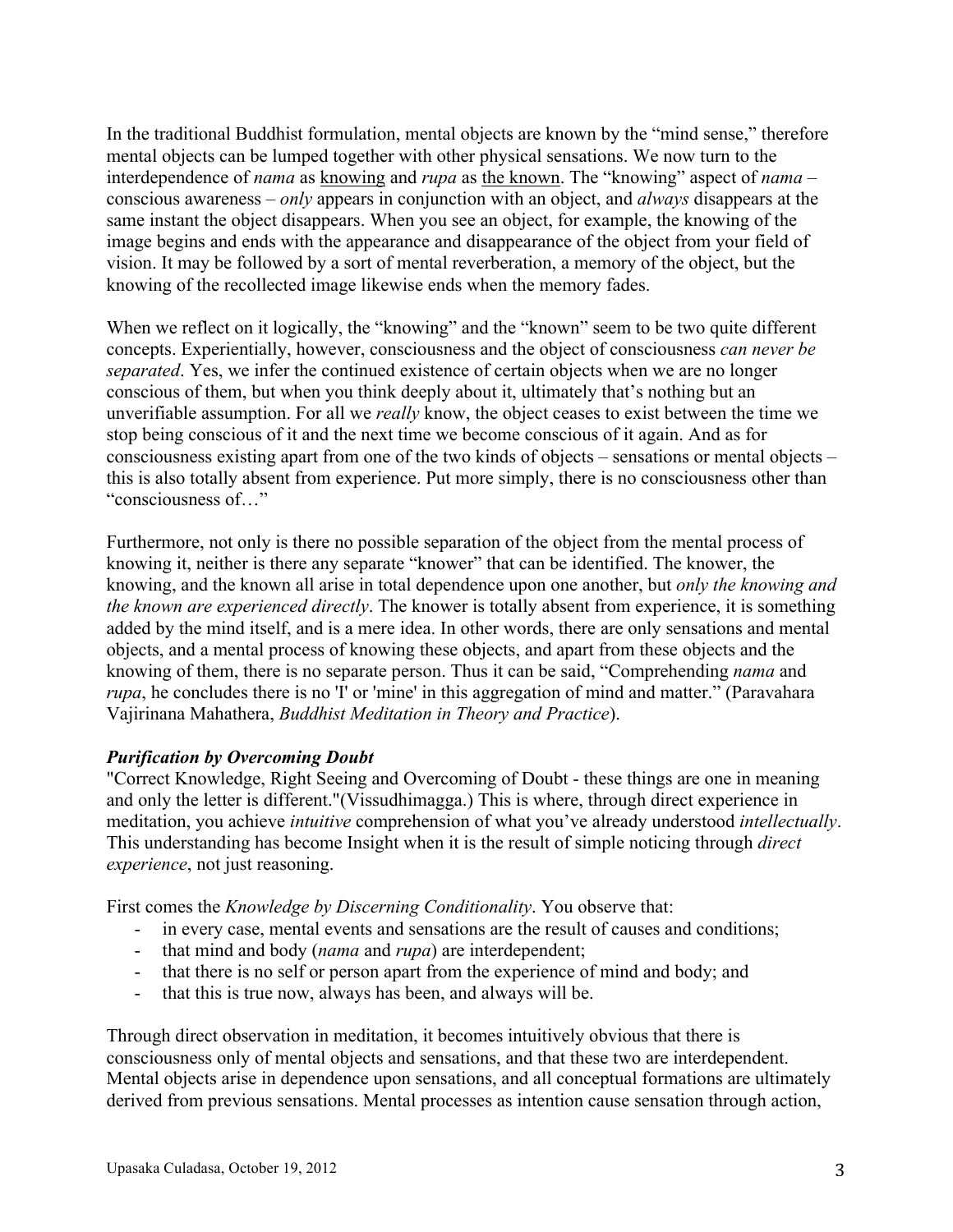and mental processes cause other mental processes. Sensations, including those arising from the "mind sense" cause the mental process of consciousness to occur. Likewise, through simple observation and direct experience, it is clearly recognized that "you" are ultimately reducible to this sequence of experiences, that, there is no "being" or entity apart from this sequence of conscious experiences. With this knowledge, according to the Vissudhimagga, the meditator is said to have gained Insight and is known as Cula Sotapanna, the "Lesser Stream-enterer."

Next comes the *Knowledge by Comprehension by Groups*. What this rather enigmatic label refers to is the Insight, through direct experience, that *all states are impermanent* as well as *devoid of self*, and that as such, they *can never provide the satisfaction we crave*. Because it involves Insight into the Three Characteristics – impermanence, no-self, and suffering – this *Knowledge by Comprehension* marks the beginning of the *vipassana* practice leading to Sotapanna, true Stream Entry. It begins the same way as the *Analytical Knowledge of Body and Mind*, with contemplation and intellectual understanding. It is called "comprehension by groups" because the Five Aggregates, the Six Sense Bases, and the Links of Dependent Origination are each investigated, one after the other, in terms of Impermanence  $(anicca)^2$ , No-self  $(anatta)^3$ , and Dissatisfaction  $(dukkha)^4$ .

Intellectual understanding becomes Insight realization as the result of observing the initial, middle and ending phases of many different objects of attention during meditation. The cumulative effect of all this observing, over and over again, is a deep understanding, through direct experience, that impermanence applies to *every* object of consciousness, mental or physical. You also observe that in every instance, in the hearing, there is only the hearing, in the thinking, there is only the thinking, in the feeling, there is only the feeling, and so forth, and that these are all *impersonal* processes – there is no "self" in them. It is further clearly discerned that only after one process has ceased does the next one begin. While watching its destruction and disappearance, each conscious experience is understood as *impermanent* and *impersonal*, and you also notice its quality of *unsatisfactoriness*. All this is known through direct experience, without the need for reflection or reasoning. By inference, you realize that the same thing is true of all processes, past, present and future.

You will realize from this description that your meditation has always consisted of Insight experiences, although you may not have recognized them: The two kinds of objects of consciousness; their interactions and interdependence; the complete absence of a "self" from actual experience, *except* when the *idea* of self is part of the object; the constancy of change, and so forth. When you become aware of these as Insight experiences, and then mindfully observe

<sup>&</sup>lt;sup>2</sup> Anicca-Lakkhana. Actually, there is nothing but continuous change, which is termed "*anicca*", in the sense of continuous "passing away" (*aniccam khayatthena*).

<sup>3</sup> *Anatta-Lakkhana*. Although the five aggregates (*khandha*), including consciousness, are ever-changing, under the blinding influence of delusion (*avijja*), we foolishly credit ourselves with an abiding, perdurable entity, thinking: "This is who I am. This is my self." Here, the *atta*, self, soul, or ego that is being negated does not mean the self of everyday experience, usually expressed as "oneself." Rather, it refers to the concept of a permanent or abiding nature, distinct from the body, like the *atman* of Hindu philosophy or the soul of Judaism, Christianity, and Islam.

<sup>4</sup> *Dukkha-Lakkhana*. Clinging to the ever-changing aggregates (*upadanakkhandha*) as an abiding self is suffering (*dukkha*)."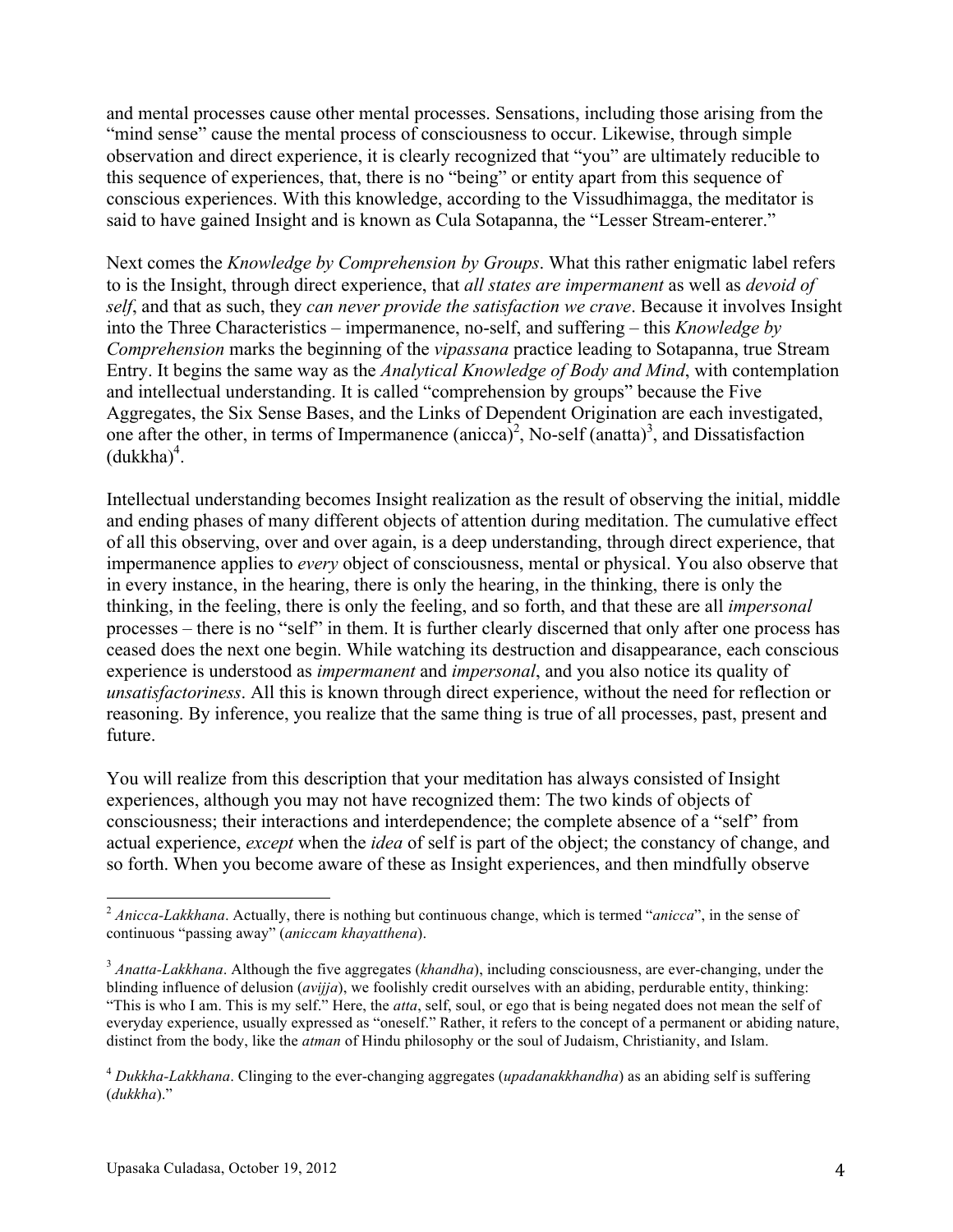them as such, Insight arises. The information these experiences contain, which is different from your pre-existing view of things, gets assimilated into your worldview with the result that your worldview changes.

As the Progress of Insight continues, all of these Insights, but the Insights into the Three Characteristics in particular, will continue to deepen. Of these three, Insight into No-self is by far the most important. When your intuitive view of reality no longer includes any possibility of regarding your Ego-self as real, you will have become a Stream Enterer. This can also be described as "the intuitive understanding of the emptiness of Self." This is the culmination of the Insight process, and emptiness of Self cannot be completely realized *until after* the emptiness of all other phenomena has been realized.

As all of these Insights deepen, anything that causes Insight into No-self to lag behind the others is going to make the process much more painful. Entertaining notions of reincarnation and past and future lives is particularly insidious in this regard. Your mind will still be clinging to the notion of being a Self, while realizing ever more deeply the impermanence and emptiness of everything else. This in turn will lead to an intense inner struggle, resistance to continued practice, and feelings of despair, misery, frustration, and hopelessness. What could be worse than to be a Self stuck in the midst of such a reality? One of the worst things that might happen is that clinging to Self would lead you to abandon the Path of Insight and to cynically try to manipulate "empty" reality in the desperate pursuit of your own happiness. The best thing you can do for yourself, in terms of the Insight practice, is to become as intellectually clear as possible on the doctrine of Noself, and then apply yourself diligently to transforming that understanding into Insight. It will both speed your progress in Insight, and also make the journey relatively painless. Truly understanding No-self is the key to a quicker and gentler Awakening.

The Insights belonging to the Purification of View and the Purification by Overcoming Doubt are part of a list known as The Eighteen Great Insights. The list itself is a bit cumbersome, but it will be helpful once you have reached this point to become familiar with it:

1. One who develops Discernment through the Contemplation of Impermanence rejects and abandons the false perception of permanence.

[*1 and (11) are the same.*]

2. One who develops Discernment through the Contemplation of Dissatisfaction abandons the misleading perception of pleasantness.

[*The perception of phenomena as a source of fulfillment and sustained happiness is abandoned. 2 and 12 are the same.*]

3. One who develops Discernment through the Contemplation of No-Self abandons the false perception of self.

[*3 and 13 are the same.*]

4. One who develops Discernment through the Contemplation of Disenchantment with phenomena abandons delighting.

[*Delighting is craving accompanied by happiness due to anticipation of satisfaction. Disenchantment with the world is induced by contemplating how impermanence and no-self lead to dissatisfaction and suffering. Contemplating this disenchantment and its cause leads to abandoning delighting. When 2 is established, 4 is partly established as well.*]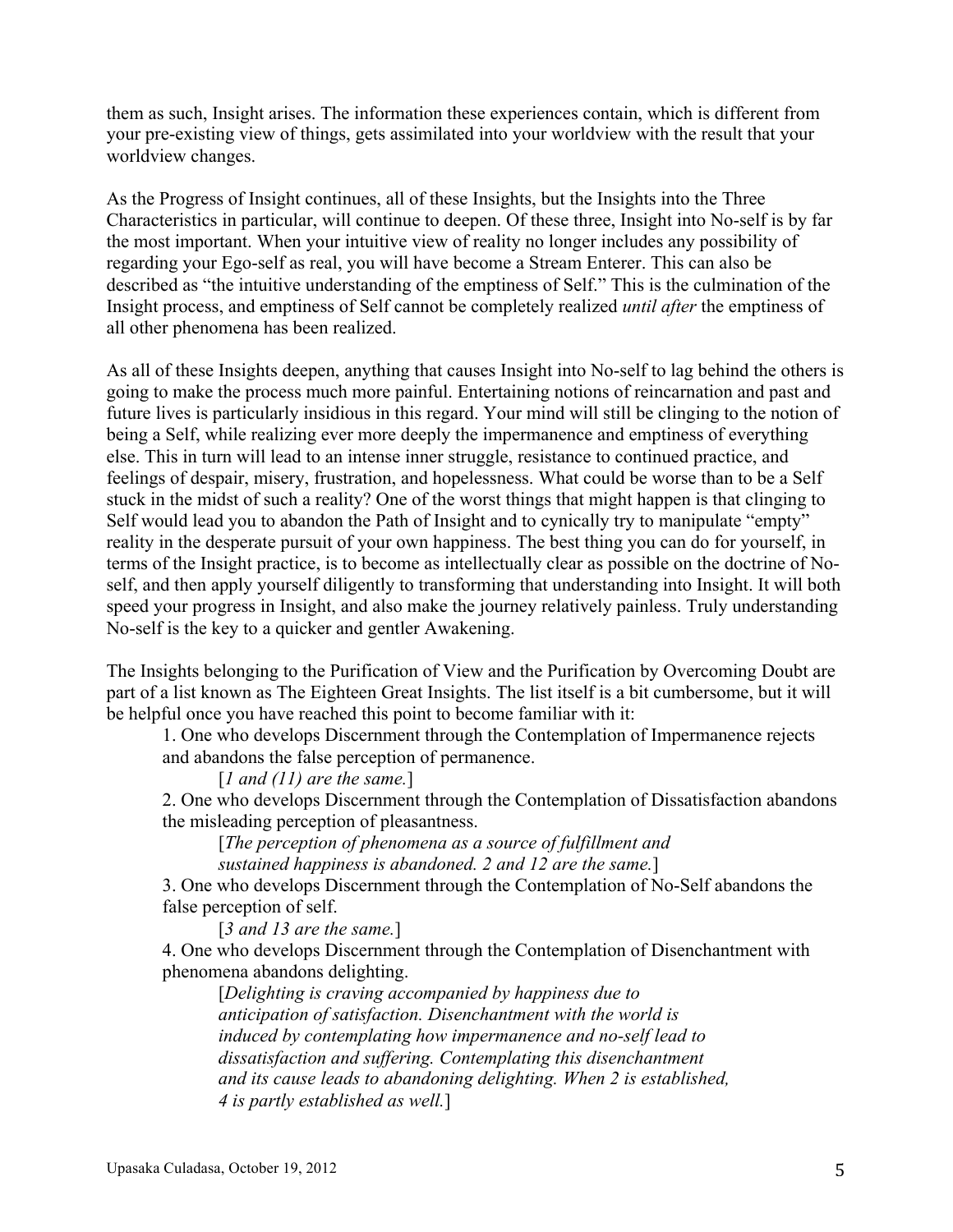5. One who develops Discernment through the Contemplation of Dispassion abandons greed.

[*The fading away of passion results from the contemplation of impermanence, no-self, and dissatisfaction. Contemplating this fading of passion and its cause, greed no longer arises. When 3 is established, 5 is partly established as well.*]

6. One who develops Discernment through the Contemplation of Cessation abandons originating.

[*Contemplating the cessation of mental formations is part of contemplating impermanence. When there is no attachment to what has ceased, those mental formations don't arise again in the future. When 1 is established, 6 is partly established as well.*]

7. One who develops Discernment through the Contemplation of Relinquishment abandons grasping.

[*Relinquishment means renouncing the perception that phenomena have an abiding self-nature. Grasping is the belief that formations are substantially real and enduring. Abandoning grasping means no longer perceiving them as abiding entities with their own selfnature. When 3 is established, 7 is partly established as well.*]

8. One who develops Discernment through the Contemplation of Extinction abandons the perception of compactness and substantiality.

[*This is the Contemplation of Dissolution, moment-by-moment, of objects of consciousness. What is abandoned is any assumption of continuity. The compact is resolved into its elements. This insight starts with the contemplation of dissolution. When 1 is established, 8 is partly established as well.*]

9. One who develops Discernment through the Contemplation of Dissolution abandons the striving and acquisitiveness by which kamma is accumulated.

*Through seeing the dissolution of formations, consciousness does not incline with craving to that process of becoming by which one accumulates kamma. When 1 is established, 9 is partly established as well.*

10. One who develops Discernment through the Contemplation of Change abandons the perception of stability/lastingness.

*When 1 is established, 10 is partly established as well.*

11. One who develops Discernment through the Contemplation of the Signless rejects and abandons the sign as false.

[*Here, the 'sign' refers to the appearance of phenomena as entities, which, due to a perception of unity, continuity and substance, are assumed to be at least temporarily enduring. This is mere appearance, and when it has been penetrated, phenomena are perceived as 'signless'. 11 and 1 are the same.*]

12. One who develops Discernment through the Contemplation of Desirelessness abandons desire.

[*When the dissatisfactory nature of phenomena is understood, they are no longer perceived as desirable. 12 and 2 are the same.*]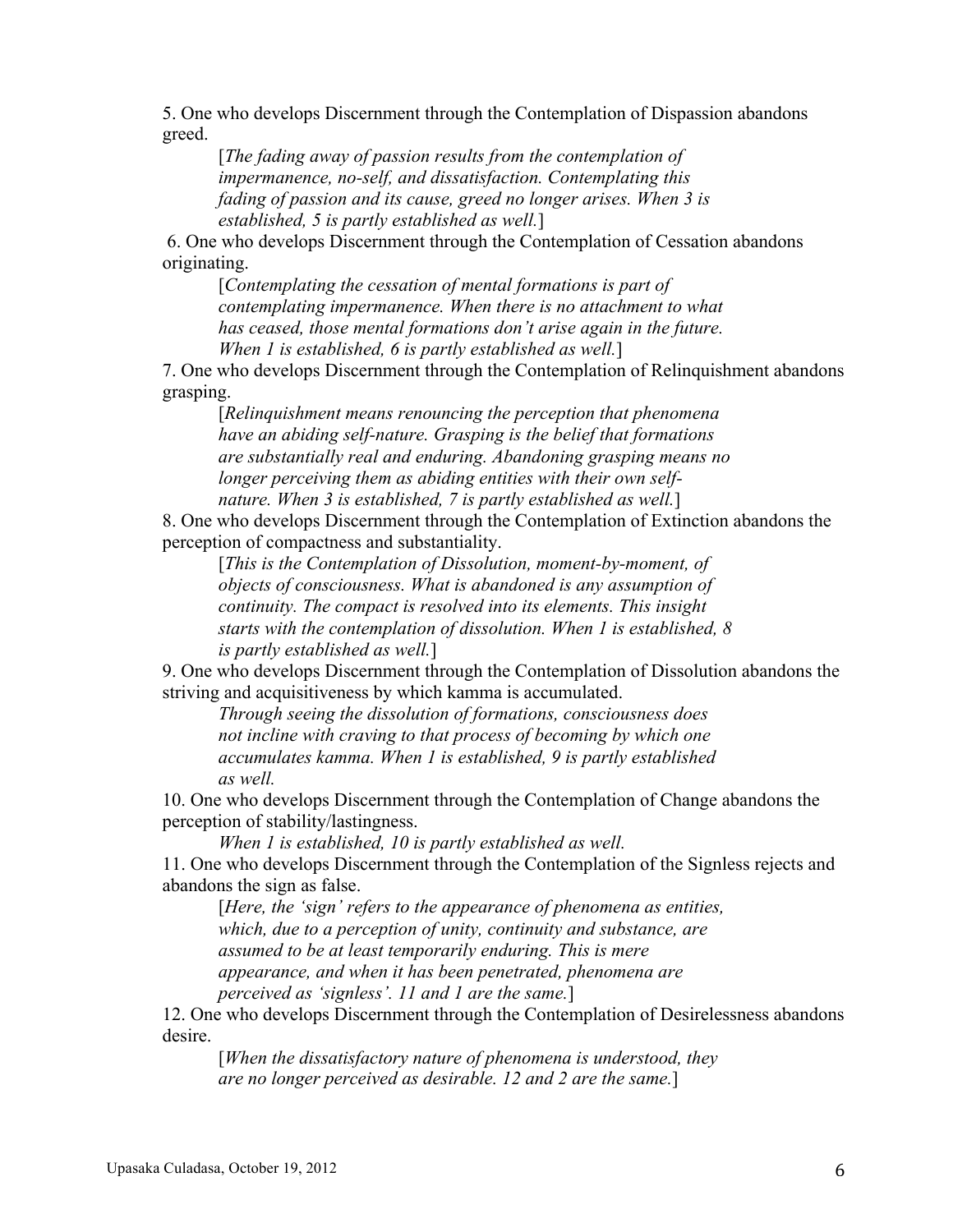13. One who develops Discernment through the Contemplation of Emptiness abandons the misinterpretation and belief in self-nature as false.

[*Just as impermanence is also called the 'signless' no-self is also called 'emptiness,' referring to the emptiness of self of the individual. 13 and 3 are the same.*]

14. The Insight into States that is Higher Understanding abandons all misinterpretations due to grasping at a core of substantial existence.

[*Insight into States occurs through knowing an object by seeing its dissolution, and by also seeing the dissolution of consciousness together with its object. "Formations dissolve, there is nothing beyond the death of formations" is the Higher Understanding and is the Insight into States. By this means, the grasping at a permanent core, which is accompanied by craving, is abandoned. When 1-3 and 11-13 are established, 14 is partly penetrated.*]

15. One who develops Discernment through the Contemplation of Correct Knowledge and Vision abandons all misinterpretations due to confusion.

[*Correct Knowledge and Vision refers to seeing the conditioned and interdependent nature of body and mind. 15 is established with the Purification by Overcoming Doubt.*]

16. One who develops Discernment through the Contemplation of Danger abandons misinterpretation leading to attachment.

[*Contemplation of Dissolution leads to Knowledge of Appearance (of permanence) as Fearful. Owing to the Knowledge of Appearance as Fearful, there arises the Knowledge of the Contemplation of Danger. This knowledge, consisting in seeing the danger in clinging to formations, leads to the Knowledge of Contemplation of Disgust and the abandoning of craving for becoming. With this abandoning, there arises the Knowledge of Desire for Deliverance. When 2 is established, 16 is partly penetrated.*]

17. One who develops Discernment through the Contemplation of Reflection abandons non-reflection, thoughtlessness and non-awareness as to the three characteristics.

[*The three characteristics are Impermanence, No-Self, and Dissatisfactoriness. By means of reflection, the ignorance that is non-reflection on impermanence etc. is abandoned. When 3 is established, 17 is partly established.*]

18. One who develops Discernment through the Contemplation of Turning Away [from Samsara, the round of rebirth and suffering] abandons the defilements conducive to rebirth.

> [*Knowledge of Equanimity About Formations and Conformity Knowledge are the contemplation of turning away, due to which the mind recoils from all formations. When all of the other 17 Great Insights have been established, the basis has been prepared for 18.*]

The particular Insights that are fully developed at this stage are: numbers 1 and 11 (which are the same); 2 and 12 (also both the same); 3 and 13 (also the same); and 15. Insight number 14 has been partly penetrated. The full penetration of all of those Insights that have not yet been completely established begins with the *Knowledge of Contemplation of Dissolution*.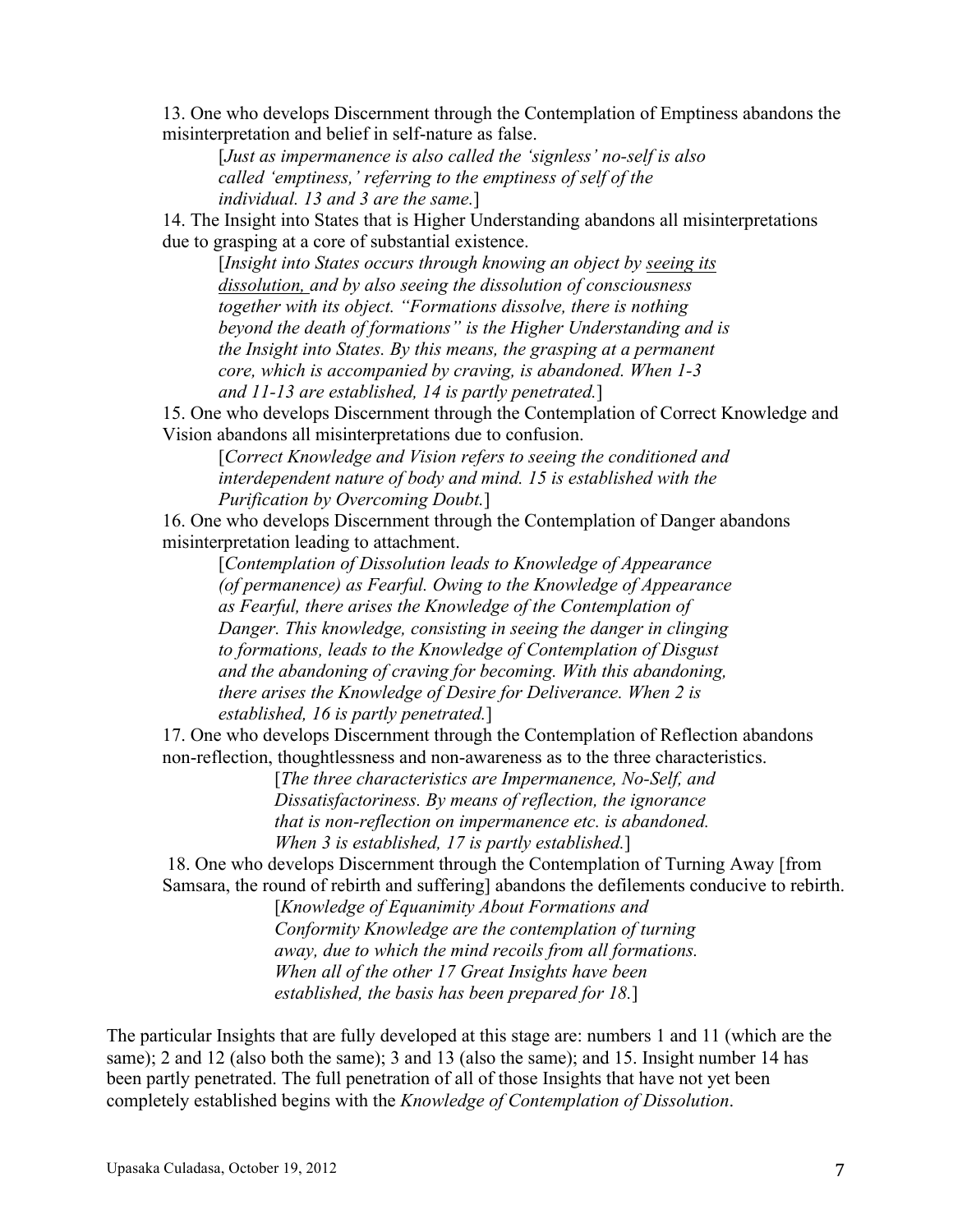### *Purification by Knowledge and Vision of Path and Not Path*

Having purified your understanding of impermanence, you pass from the *Knowledge by Comprehension by Groups* to the *Knowledge of Rise and Fall*.

As you have been practicing, your attention has become much more stable, your perception clearer, and your mental processes have accelerated. Because of this quickness, if you have been engaging in a practice that involves verbal noting, you will need to either greatly simplify your noting or completely abandon it in in favor of simply "noticing." As swift as the arising and passing away of sensations and mental processes are, the mind can fully comprehend them as they happen. Each object is comprehended singly and clearly, and that is why this is known as the *Knowledge of Rise and Fall*. You have reached the single-pointed concentration of Stage Seven of the Ten Stages of Samatha. Although the perception of sensations arising and passing away is exquisitely clear at this stage, if there are no extraordinary objects or feelings, you may become lazy. But often, spontaneous movements, prickly sensations and itching, hot and cold, and all sorts of other strange and inexplicable sensations will appear. When concentration is intense, these may be quite uncomfortable, almost unbearable. These are the precursors to the physical pliancy of Stage Eight and herald the arising of Meditative Joy (*piti*), so they are actually signs of progress. You may also see disturbing images, or experience intense emotions, sometimes associated with memories. This is the "purification" aspect of Stage Seven. All of this is quite normal, and if you persevere, it will be replaced by joy (*piti*), and feelings of comfort and pleasure in your body and happiness of mind (*sukha*).

In the so-called "dry" Insight practices (commonly known in North America as "Insight Meditation" or "Vipassana Meditation"), this progression to Stage Eight concentration with *piti* and *sukha* is deliberately interrupted by means of the "noticing" process. The reason is to avoid what are known as the Ten Distractions from Insight:

- 1. Illumination
- 2. Understanding (the knowledge achieved through Insight)
- 3. Joy
- 4. Tranquility
- 5. Pleasure (which floods the whole body)
- 6. Faith and confidence
- 7. Energy
- 8. Concentration and Mindful awareness
- 9. Equanimity
- 10. Attachment

There is actually no need to try to avoid or prevent these from arising. The first 9 are actually wholesome and beneficial, although they do have the potential to be distractions from the continued pursuit of Insight. On the other hand, number 10, Attachment, is both unwholesome in itself, and is actually the reason a meditator might become distracted by the other nine. So all that is really necessary is to recognize and relinquish attachment when it arises. The experienced Samatha practitioner will, of course, already be familiar with all of these and recognize them for what they are, so their practice of Insight will not be interrupted or disturbed. But it will usually not take too long before even the less experienced meditator realizes that these "distractions" are due to causes and conditions, are ultimately unsatisfactory, and are not the goal of the Path. With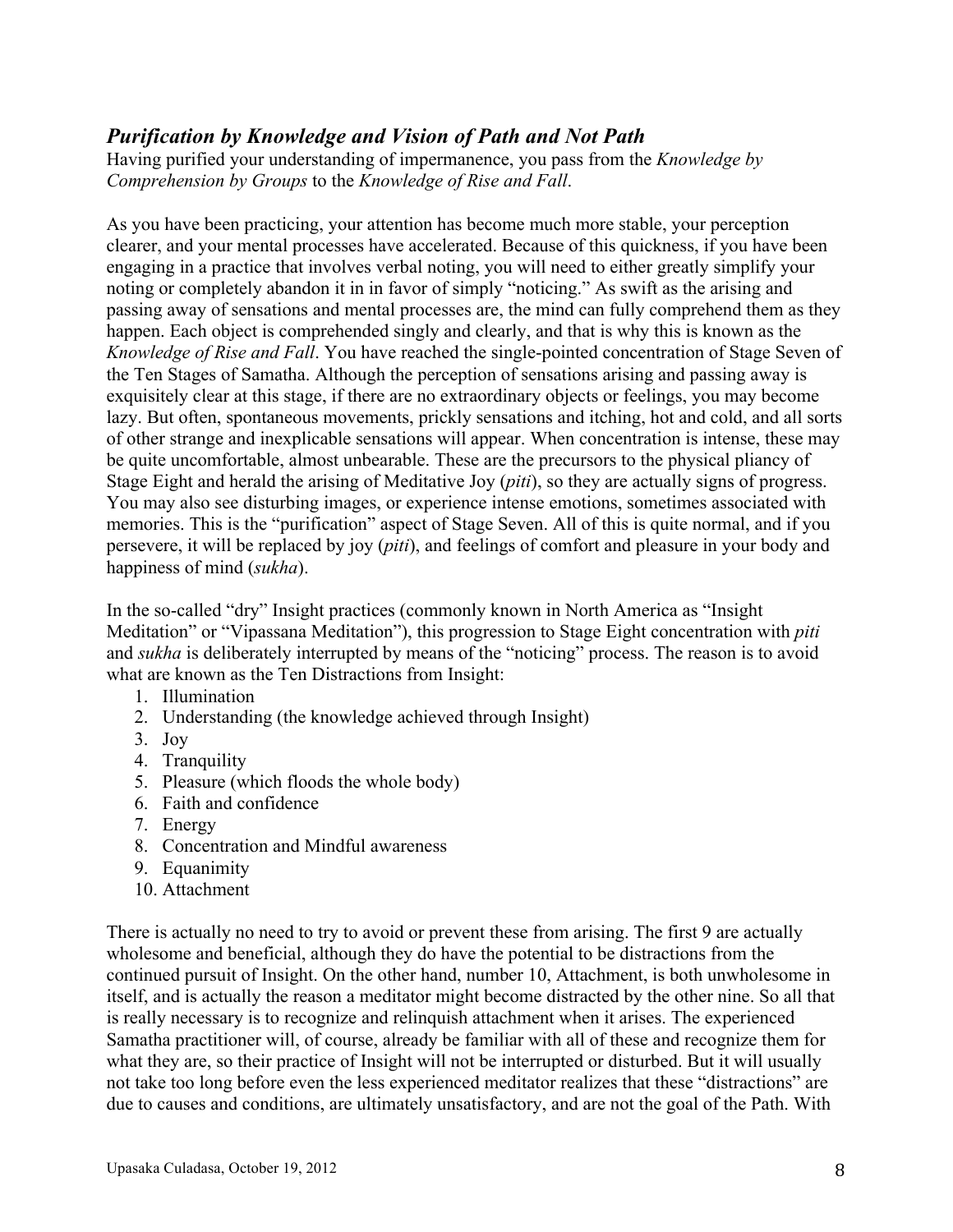this realization, the Insight knowledge has been established that is called Purification by Knowledge and Vision of Path and Not Path.

This marks the end of the part of the Progress of Insight that involves intellectual understanding getting corroborated through direct experience. The "knowledge" that has been obtained can powerfully influence your behavior *if you happen to recollect* in the moment. Fortunately, recollecting the wisdom you've acquired does tend to become more habitual and automatic, which allows you to make many positive changes in your life. It also allows the Insight experiences that occur off the cushion to be recognized, which not only deepens but also extends Insight. What it doesn't do is alter your most fundamental view of reality.

## *The Progress of Insight Part II*

The Insights that follow in the next part of the Progress of Insight penetrate much more deeply into the subconscious domains of the psyche.

### *Purification by Knowledge and Vision of the Way*

This is the point beyond which Insight is *initiated entirely by direct experience*, and is traditionally regarded as the true beginning of Insight. Purification by Knowledge and Vision of the Way is comprised of 11 Insight Knowledges. We have already divided the Progress of Insight into 3 parts. We will further divide Part II into 3 sub-parts:

Part IIa

4b. Knowledge of Contemplation of Arising and Passing Away (II)

5. Knowledge of Contemplation of Dissolution

Part IIb

6. Knowledge of Appearance as Fearful

- 7. Knowledge of Contemplation of Danger/Knowledge of Misery
- 8. Knowledge of Contemplation of Disenchantment/Knowledge of Disgust
- 9. Knowledge of Desire for Deliverance

Part IIc

- 10. Knowledge of Contemplation of Reflection/Knowledge of Re-observation
- 11. Knowledge of Equanimity About Formations
- 12. Insight Knowledge Leading to Emergence
- 13. Conformity Knowledge/Knowledge of Adaptation
- 14. Maturity Knowledge/Change of Lineage Knowledge

# *The Progress of Insight Part IIa*

In the beginning, the *Knowledge of Contemplation of Arising and Passing Away* continues. Perception is clearer, the mind is faster, and the focus of attention is more effortlessly sustained then ever before. You perceive ever more distinctly the arising and disappearing of sensations and mental processes. You observe that the object attended to disappears instantly just where it arose, neither moving nor otherwise changing. You realize the characteristic of impermanence in particular, in its purest form, by directly grasping the fact of momentary change. To the degree that your mind is prepared by previous Insight, you grasp the emptiness of objects as well.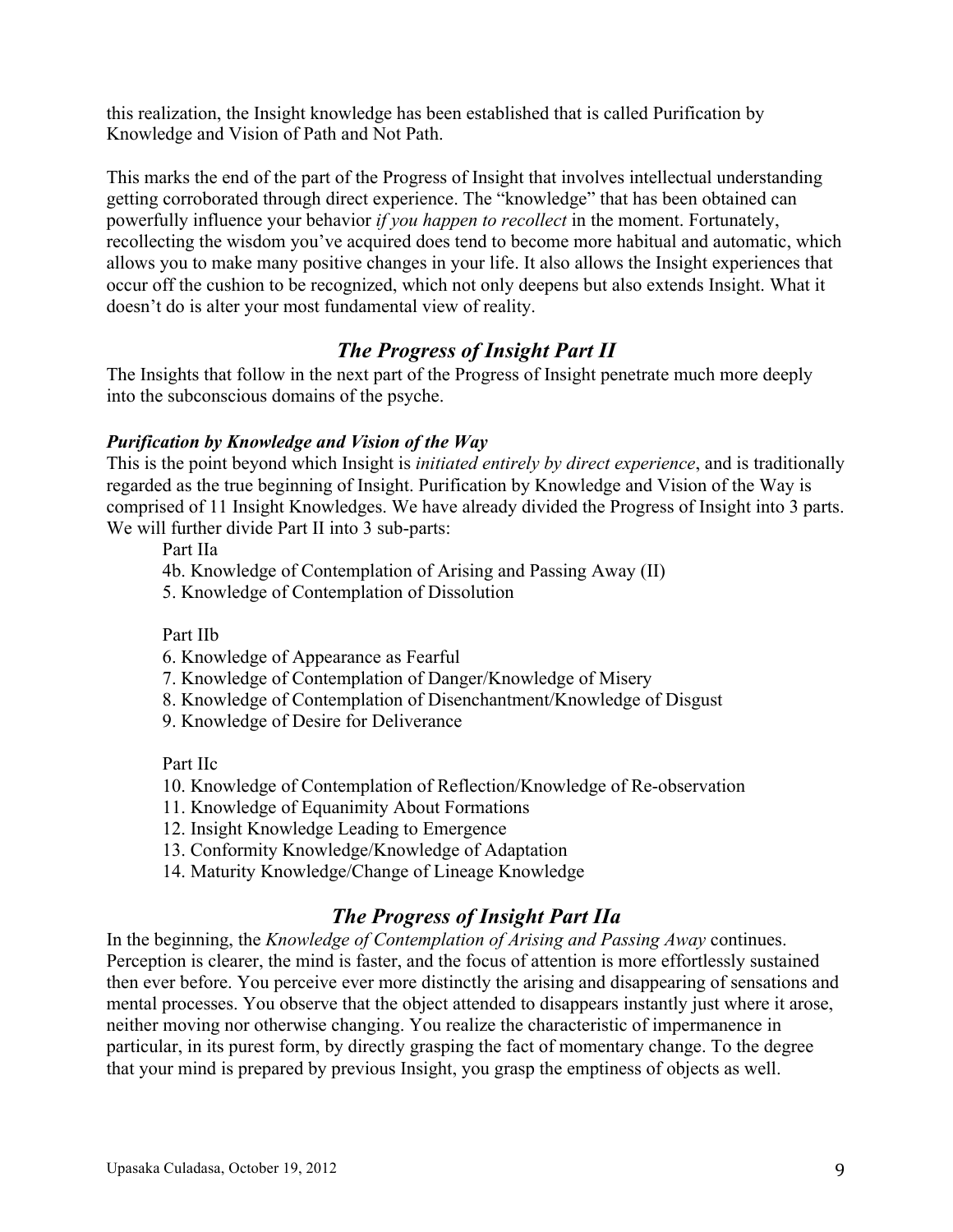What is happening during all of this is that, through continued observation of the arising and passing away of sensations and mental objects, the understanding that has been acquired so far is percolating down to deeper and deeper levels of the mind. This new information must then be incorporated at these deeper levels. Thus, the Insight process is continuing, but in a less obvious way.

At some point, the *Knowledge of Arising and Passing Away* gives way to the *Knowledge of Contemplation of Dissolution*. You have been clearly aware that, in each act of attention, there are two factors present: the object of attention and the mental state of knowing it. Now what stands out most clearly in your introspective peripheral awareness is that, when the *object* of attention fades, so does the *consciousness* that was attending to the object. Conscious awareness becomes fascinated by this phenomenon, seizing upon it. The perception of the process becomes even clearer as you continue to observe the dissolution of these two things, the object of attention, and the consciousness attending to the object. An object appears. It disappears. The consciousness of the object disappears.

This fascination of the mind with the dissolution of phenomena reflects the active assimilation of information at a deep unconscious level. You have not consciously decided to observe dissolution so closely. Rather, a powerful compulsion to do so has arisen from the unconscious mind. What is most important is not so much the fact of dissolution, but that it involves the dissolution of both the object, *and the consciousness that knows the object*. This has implications not only for worldview, but also for self-view, and now the mind must find a way to reconcile this observation with those views.

Sometimes, if attention is stable enough, and mindfulness is powerful enough, the experience of dissolution will involve a complete dissolution of all perception into a meaningless vibration at an extremely rapid frequency. When this happens, the mind usually recoils immediately to a "perspective" that allows it once again to project meaning upon what appears in consciousness. If you repeat this experience, it will yield profound Insight into Emptiness as well as Impermanence. You will have a direct experience of the process by which the mind constructs and projects meaning on experience.

### *The Progress of Insight Part IIb*

As the *Knowledge of Contemplation of Dissolution* "matures," It gives way to the *Knowledge of Appearance as Fearful* also know as the *Knowledge of Fear*. This marks the beginning of a series of Insight knowledges known as the *Dukkha Nanas* or Knowledges of Suffering. The *Dukkha nanas* include the next four Knowledges, from *Fear* through *Reflection*. They are where the mind confronts suffering until Insight into suffering has been fully achieved. The Insight experience that drives this process has primarily to do with previous Insights into Impermanence and Emptiness.

The *dukkha nanas* are characterized by powerful and unpleasant emotional states that can overflow as physical pain and misery. These are the conscious manifestations of a deep unconscious struggle. If the mind has been well-prepared through the practice of *Samatha*, and if, as mentioned earlier, you have made the effort to understand and gain Insight into No-self, then your journey through these *dukkha nanas* will be quick and gentle. Otherwise, this can be the most difficult part of the Progress of Insight. This difference is reflected in the different names given to these Knowledges: The *Knowledge of Appearance as Fearful* versus the *Knowledge of Fear*; the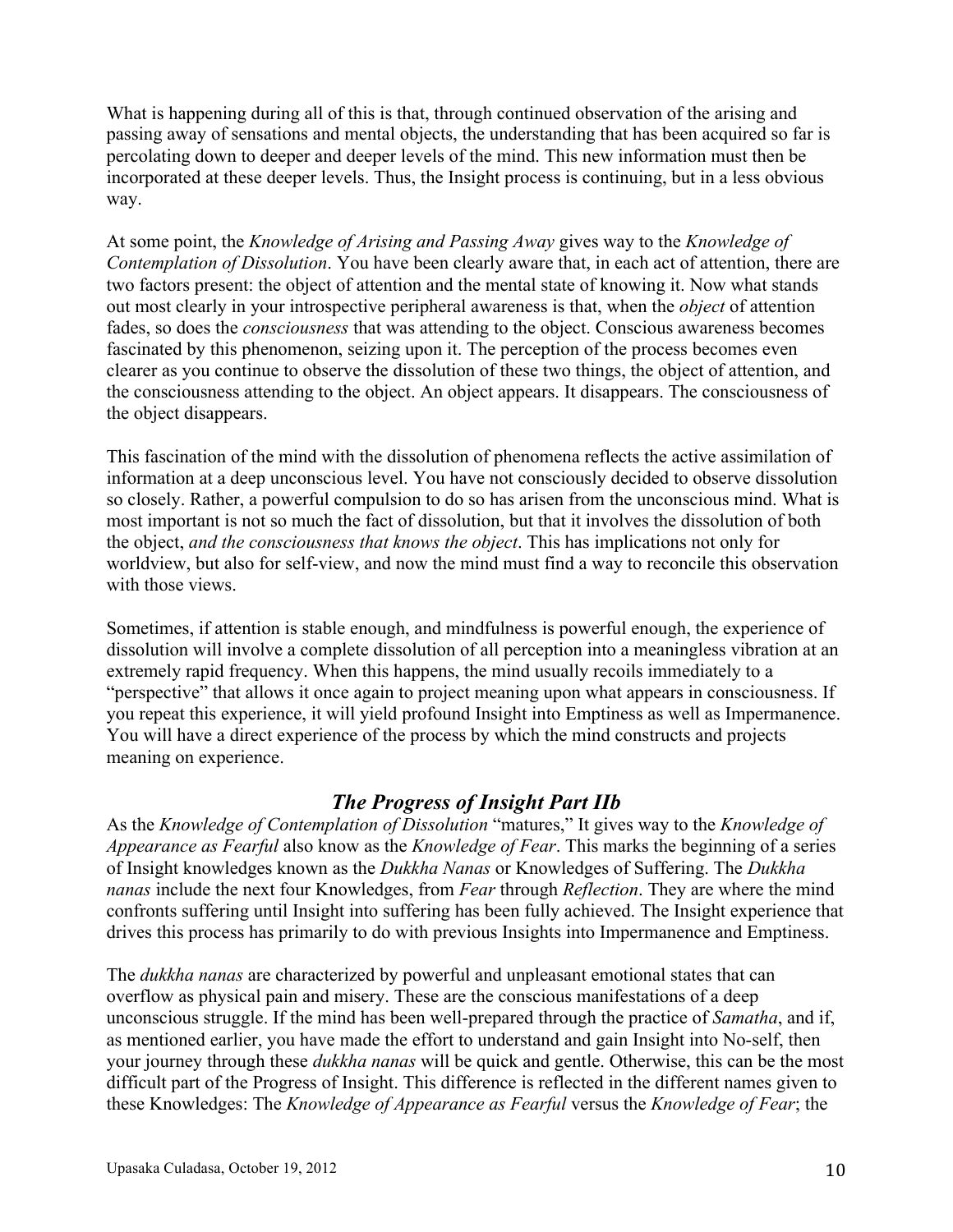*Knowledge of Contemplation of Danger* versus the *Knowledge of Misery*; the *Knowledge of Contemplation of Disenchantment* versus the *Knowledge of Disgust*. When the Progress through these Knowledges goes easily and quickly, it can be difficult to distinguish one from the next. When it is more protracted, because of the intensity of the unconscious struggle to absorb Insights that are so much at odds with existing worldview, the Knowledges are much more distinct. And they may even need to be gone through several times. In the worst cases, people may be stuck in the *dukkha nanas* for weeks or even months, with profound impacts on their daily lives. But in every case, the solution is the same: to persevere until the goal is reached. That realization, in fact, is the Insight that characterizes the last of the *dukkha nanas*, the *Knowledge of Desire for Deliverance*.

Let's go through them one by one. The *Knowledge of Appearance as Fearful* is the realization that all compounded things, past, present, and future, including the mind and consciousness itself, are subject to decay and destruction. The suffering that results from their impermanent, conditioned, and fabricated nature makes the fact that they appear to be self-existent entities frightening. Their true nature as illusory, empty, and void of self-nature makes their appearance as permanent and self-existent into a fearful trap. For some, who experience this as the *Knowledge of Fear*, *the mind is gripped by fear and helplessness.*

*Knowledge of Contemplation of Danger* is the realization that what is frightening is truly dangerous as well. For those who experience this as the *Knowledge of Misery*, this means they can only see *suffering, unsatisfactoriness, and misery, and they become seized with dejection. If they fail to continue practicing, then fear will overpower them once again.*

*Knowledge of Contemplation of Disenchantment* refers to the experience of complete disenchantment with worldly things. There is no delight to be found in what is impermanent, fearful, and dangerous. Safety and happiness only comes with detachment from them. Some will experience this as the *Knowledge of Disgust*, and become *discontented and listless, miserable both in body and spirit*.

*Knowledge of Desire for Deliverance* comes from this complete detachment from worldly things. With no clinging to any form of worldly existence, the only remaining desire is to be released. For some, there will be *painful feelings in the body making it difficult to sit, and the mind seems to shrink from the meditation object, making it difficult to continue to practice.*

The *Knowledge of Contemplation of Reflection* is the realization that there is no escape, other than to go forward and achieve the final goal. This comes from reflecting on the perceptions of permanence, self-existence, and self-nature that have been abandoned, and recognizing that there is no way to return to the delusions of the past. The Three Characteristics are clearly seen, especially, the characteristic of suffering. Some will *experience the body and mind as an unbearable mass of sickness and suffering, beset by restlessness* until the reflection takes hold and the mind becomes clear and calm once again. The Knowledge arises that there is nothing else to do but work for the salvation that comes with Awakening, and there is a clear decision to persevere in the practice.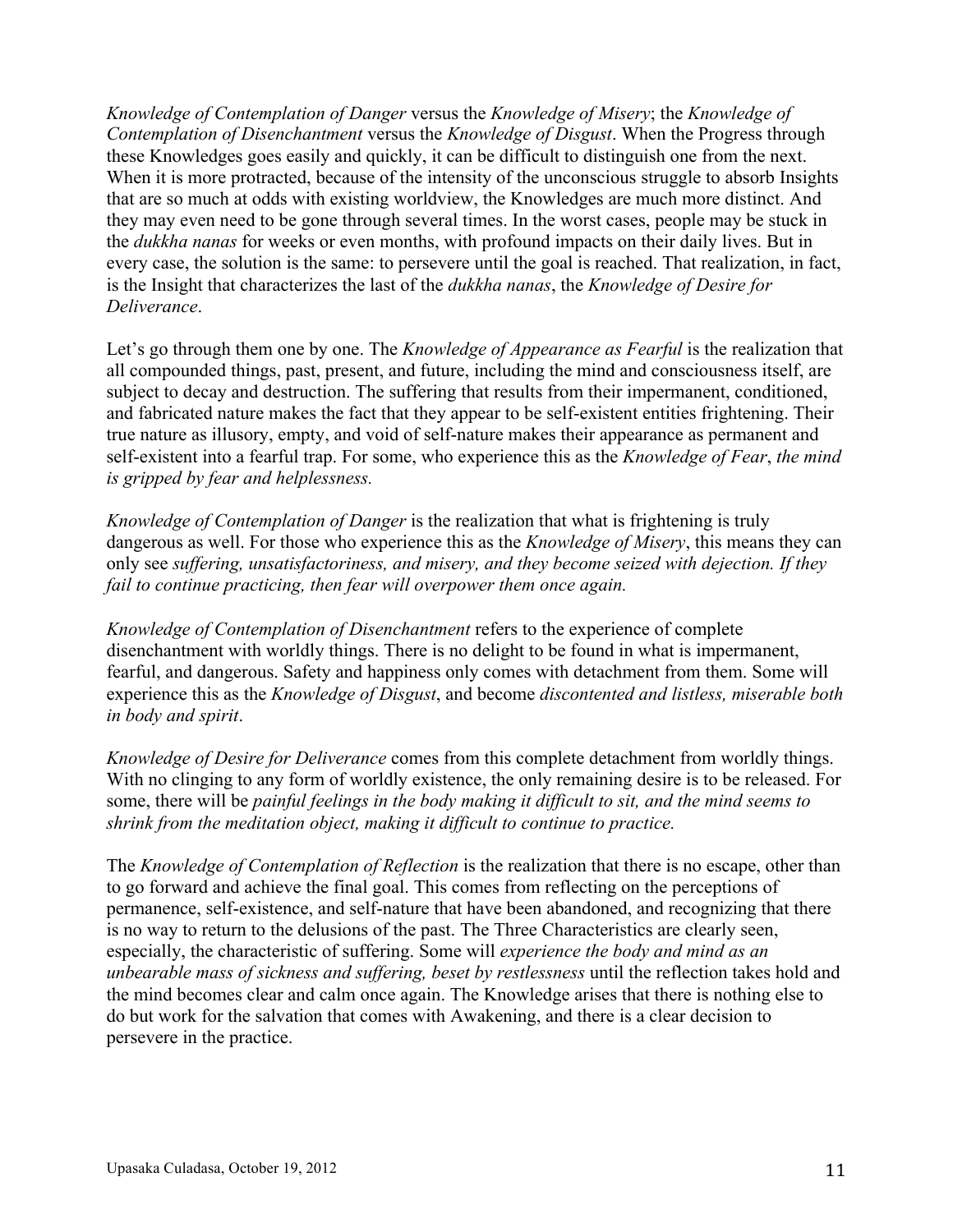### *The Progress of Insight Part IIc*

With the determination to continue until the goal is achieved, the *Knowledge of Equanimity About Formations* arises. For those who had experienced fear, misery, disgust, and dissatisfaction, these are now completely gone. Pain is usually entirely absent. There is no mental disturbance with thoughts of any kind, fearful or joyful. There is only *peaceful tranquility and sublime clarity of mind*. Sometimes bodily sensations disappear, and still suffused with serenity, the meditator experiences a rapture as if enjoying a shower of tiny particles, and might also see brightness like a clear sky. This *Knowledge of Equanimity* is basically equivalent to Stage Ten Samatha. What makes it special is that Insight is very well established, and equanimity is very strong. Observing objects of consciousness and understanding them through Insight is *effortless*. It is difficult to direct attention away from the meditation object, and if you do so, it quickly returns.

Meditation easily continues for *two or three hours without interruption*. Events usually unfold very quickly from this point, but if Path and Fruition are not gained within 2 - 3 hours, concentration becomes slack and the mind returns to the *Knowledge of Contemplation of Reflection*. Some meditators may progress and fall back several times.

*Insight Knowledge Leading to Emergence* arises when there is a precise conjunction of Insight and equanimity. An object will appear in consciousness, and in that moment will be understood entirely in terms of one or the other of impermanence, emptiness, no-self, or suffering. This will continue for several moments of consciousness. The last of these moments is known as *Conformity Knowledge* or *Knowledge of Adaptation.* Due to the strength of equanimity, the mind refuses to grasp at the object, and instead turns away from it. In the next moment, all mental fabrication ceases. This moment of cessation is known as *Maturity Knowledge* or *Change of Lineage Knowledge*. With the complete cessation of mental fabrication the mind enters Nibbana, which is devoid of all formations since it is the cessation of them. This cessation of mental fabrications is the *Insight experience* that triggers the *final Insight* that transforms the meditator from an ordinary worldling to one who has achieved Awakening. That is why it is called *Change of Lineage*.

### *The Progress of Insight Part III*

The preceding events, *Insight Knowledge Leading to Emergence*, *Conformity Knowledge*, and *Maturity Knowledge* have all happened very quickly, in the blink of an eye so to speak. We have now arrived at the final conclusion of the Progress of Insight, called the Purification by Knowledge and Vision.

#### *Purification by Knowledge and Vision*

- 15. Path Knowledge
- 16. Fruition Knowledge
- 17. Knowledge of Reviewing
- 18. Attainment of Fruition

The next event, *Path Knowledge*, also lasts only a single moment, but in that moment, the culminating Insight is achieved that makes a person a Stream Enterer. This Insight is Supramundane in the sense that, at the deepest level of the psyche, the mind no longer holds the same intuitive view of reality as does the rest of the world.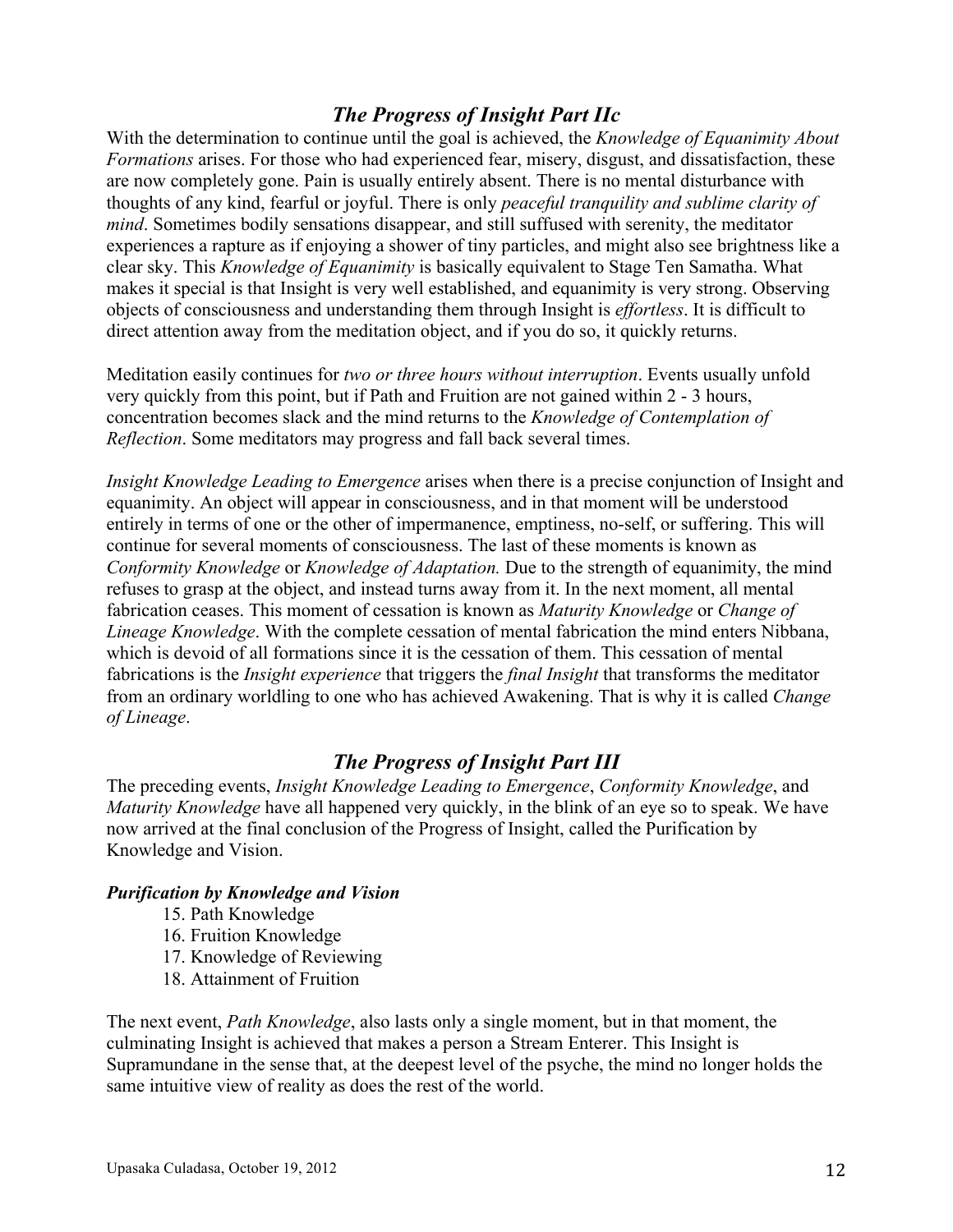It's rather difficult to explain just how the Insight of *Path Knowledge* is different from what has gone before. But the experience of Nibbana perfectly crystalizes the understanding that, whatever is seen as separate, conditioned, composite, and either mental or physical (which is absolutely everything) is *nothing but a fabrication of the mind itself*. The truth is the opposite. Where there appear to be formations, separate conditioned "things," there is really only interconnectedness, process, and a unity that is neither mental nor physical, but quite beyond both. All separateness is illusion. Nibbana, the complete cessation of all formations, the only unconditioned phenomenon among all phenomena, is itself completely devoid of any separateness, of Selfhood. Furthermore, suffering is just another mental formation, the result of clinging to other illusory formations, and is every bit as illusory as all the rest.

This Insight is by no means fully assimilated by the Stream Enterer. There is still a long way to go, three more Path attainments and three more stages of Awakening. The Stream Enterer will continue to feel like a separate Self, but at the same time know they are not. What is most clear to them and changes them quite significantly, is that they can no longer believe in and cling to the ego-Self as who they really are. Completely liberated from that delusion, the ego-Self is simply seen as another formation. They will continue to experience desire and aversion, get caught up in clinging to formations, and suffer from time to time as a result. But they can never again truly believe in the self-nature and self-existence of any of those formation. Whenever their suffering gets intense enough, it will "wake" them up again to the *Path Knowledge* they have realized, and they can cease their clinging and relieve their own suffering. All such painful delusion can be dispelled by recollecting that it is their own mind that is projecting these formations onto unity, interdependence, and process, and there really is no Self in it.

*Path Knowledge* is followed immediately by *Fruition Knowledge.* Although *Fruition Knowledge* may last for only a few seconds, it usually lasts for at least several minutes, and sometimes much longer, even up to an hour or more. The mind in *Fruition Knowledge* abides in the same Nibbana as the mind in *Path Knowledge*. It is the "realization of the bliss of cessation," and something extremely important is occurring here. The *Path Knowledge* Insight is being integrated into the mind as a whole. This integration process won't be fully completed on this initial occasion, which is why it is so important to be able to repeat the experience and dwell in the state of *Fruition* repeatedly in the future.

When *Fruition Knowledge* ends, the mind resumes its normal fabricating activities, and the meditator begins the *Knowledge of Reviewing*. At this point, there are two possible scenarios: the experience of Nibbana left an imprint in memory, or it did not. Which one is the case depends on the specific practice the person was using, and the particular circumstances in which *Emergence* occurred. In the case where there was a strong introspective awareness focused on *the mind itself*, there is a clear recollection afterward. In the case where both attention and awareness were directed towards *objects of consciousness* immediately prior, then no memory trace is left by the cessation of those objects, and all that is recollected is a "gap."

In the *Knowledge of Reviewing*, which may last up to several hours, the new Stream Enterer reflects on what has just happened, and will interpret it in terms of whatever conceptual system is most familiar to them. Much of the *Review* involves recollecting the specific events leading to *Emergence*, and the specific object and the Insight that arose with it. If he or she recalls something other than a simple gap in consciousness, the most significant feature of the experience itself is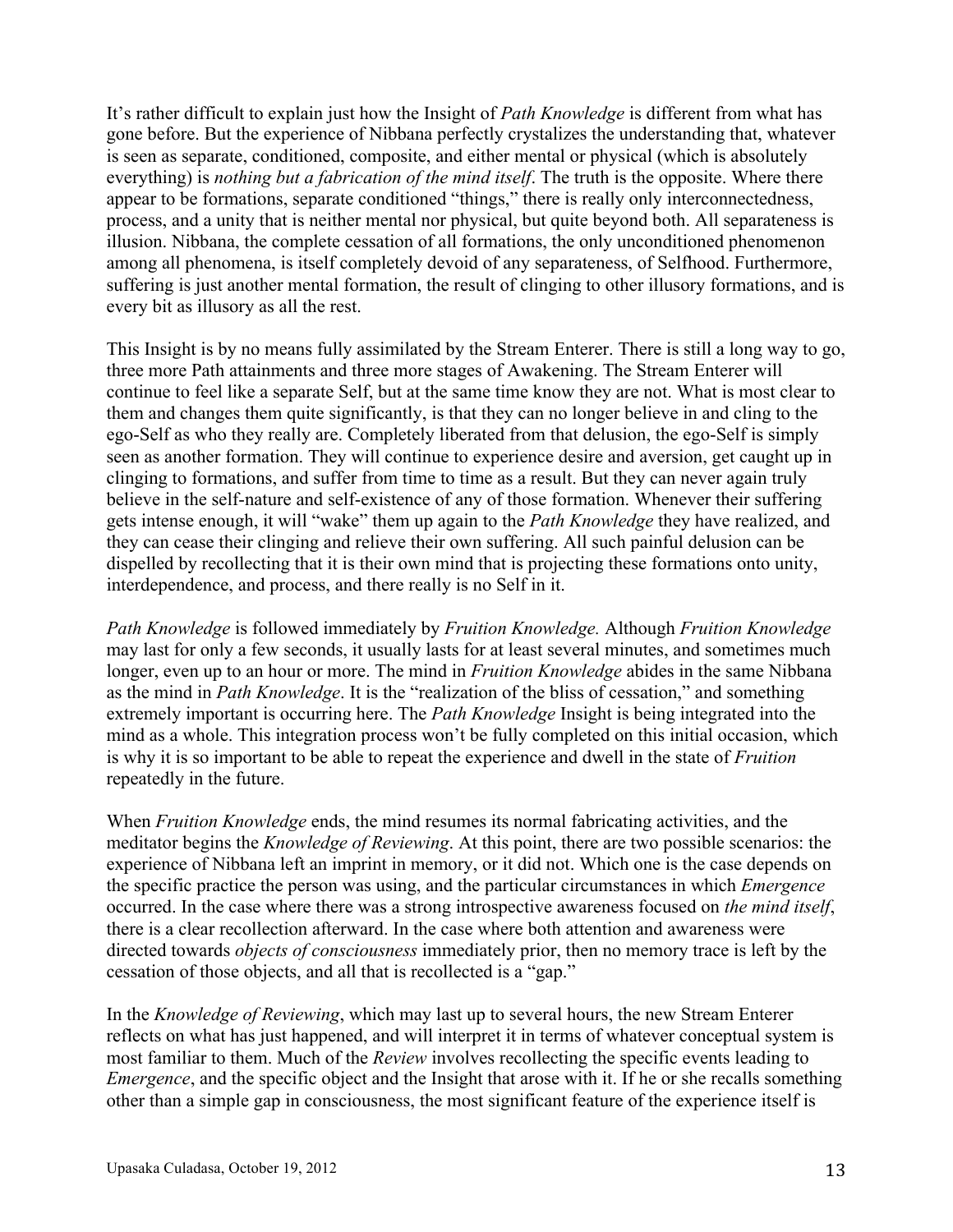that it was devoid of all formations, was, in fact, totally void. This is why it is so often described as Consciousness Without an Object, or a Pure Consciousness Experience, or the Experience of Emptiness. Someone from a theistic tradition might describe it as "knowing God," but, of course, God is beyond human knowing, hence the experience of a void. Some meditators, however, only experience rapture, tranquility, and happiness during the *Review*.

If, following the *Review*, the meditator continues to practice, they will experience the *Attainment of Fruition*, which is a repetition of *Fruition Knowledge*. Having just reviewed the events leading to *Emergence*, they will often reach *Fruition* in exactly the same way they did the first time, the only difference being that it can last much longer. The *Attainment of Fruition* is a complete cessation (Nibbana), so there is obviously no awareness of bodily and mental processes. (Although this does change with the attainment of the higher stages of Awakening.)

It is important for the meditator to practice achieving fruition, achieving it rapidly, and remaining in it for periods of up to an hour or more. This not only consolidates the Insight that has made them a Stream Enterer, it prepares them for attainment of the next Path. Some people have been known to proceed from First Path (Stream Entry) to Second Path (Once Returner) and even Third Path (Non-returner) in a single sitting.

For most though, a period of maturation on each Path will be required before they are ready to proceed to the next. When they are ready, they will repeat the Progress of Insight, usually beginning with Part IIa.